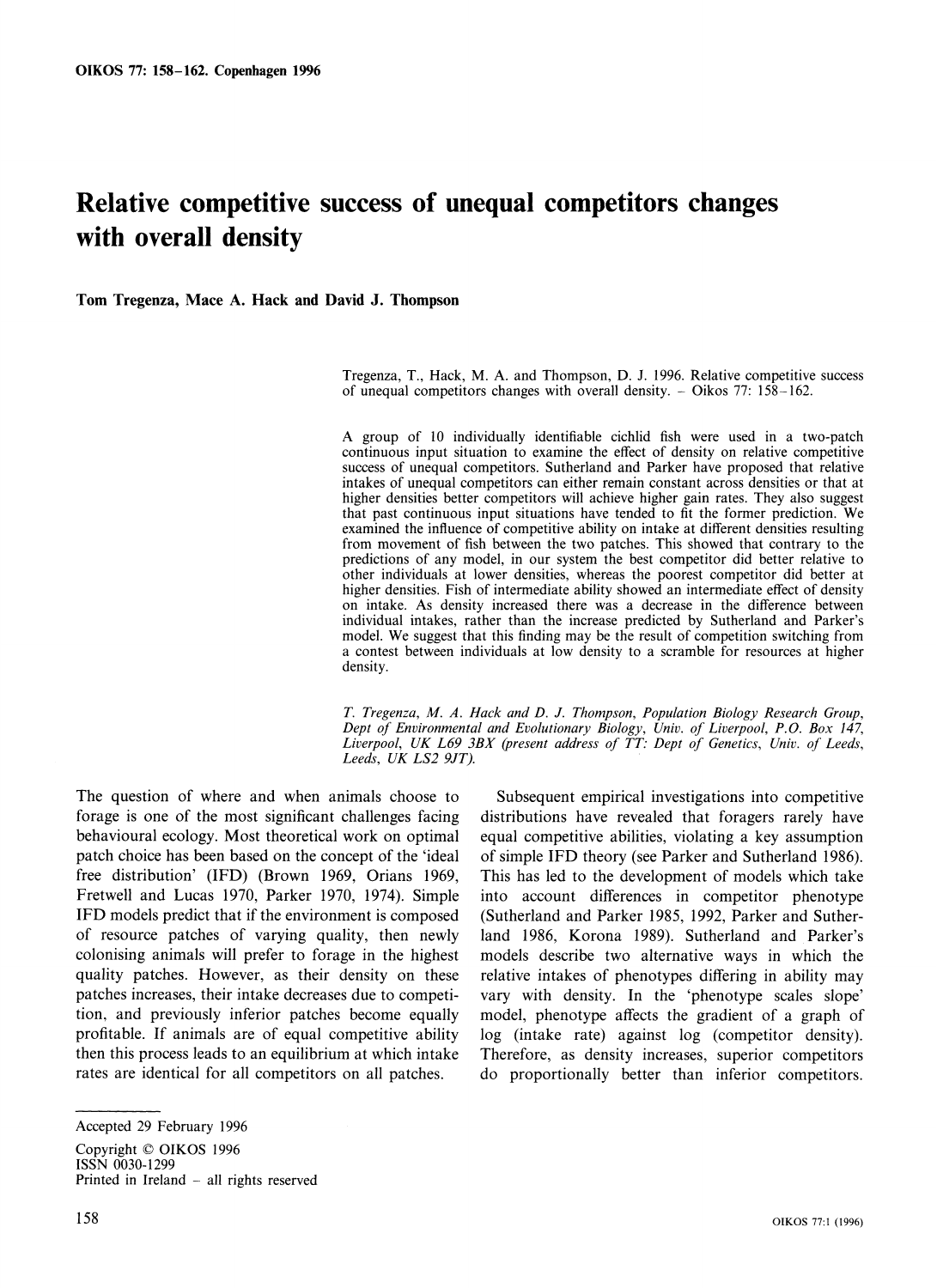**Alternatively, in the 'phenotype scales intercept' model, only the intercept of the log (intake) against log (density) graph differs between phenotypes. Hence, in this model, the relative success of different phenotypes is constant across densities. Sutherland and Parker (1992) suggest that past studies of continuous input situations tend to fit the predictions of the intercept scaling model. However, we know of no studies in which anyone has attempted to test experimentally whether density affects the relative intake rates of competitors in the ways predicted by the models (see Tregenza 1995a for a review of empirical work). In this study we use a continuous input resource system and different densities of individually recognizable competitors to investigate for the first time this essential assumption of contemporary ideal free theory. In doing so, we also illustrate a problem inherent in testing models that predict changes in the relative success of competitors with density; namely, that it is impossible to measure competitive ability directly without doing so at particular densities.** 

# **Methods**

**A group of 12 cichlid fish, Aequidens portalegrensis, were housed in a glass tank 60 cm long, 30 cm wide and 45 cm high and maintained at a temperature of 25?C by an internal heater/thermostat. At each end, water was pumped out of the tank by an internal power filter and returned through a funnel used as the food delivery system. Items of food dropped into the funnels entered the tank at sufficient speed to prevent one fish from monopolizing the resource. The bottom of the tank was kept bare to ensure that food could not accumulate.** 

**The fish were monitored using a Sony Hi8 video camera mounted in front of one half of the tank which was lit from above. To minimise disturbance to the fish and reflections on the glass, blinds were fitted around the tank so that it could only be viewed through the camera.** 

**The fish were fed items of 'Aquarian' flake food (PO Box 67, Elland, W. Yorks) of a single type, standardised for size to between 5 mm and 7 mm diameter by sieving. Flake food was used because its large surface area: volume ratio meant that each item was easy to identify on the video recording. The experimenter dropped items of food into the funnel at set intervals. Two experimental runs were conducted each day. To minimize variance among males in motivation due to hunger, the fish were fed between runs by sprinkling food onto the surface of the water. The duration of each run (10 min) was chosen since it was sufficiently short to avoid any fish becoming satiated.** 

**Fish were marked by injecting Alcian Blue dye under the scales using a modified (low power) 'Panjet' needleless injector system, (Wright Dental Co., Kingsway West, Dundee). This type of marking (described by** 

**Patterson (1985)) does not harm the fish or impair their competitive behaviour. Fish were not anaesthetized since the potential for suffering as a result of anaesthetization was judged to be greater than for marking without anaesthetic. Within a few minutes of being marked, fish displayed normal behaviours such as feeding and interacting with other fish and showed no signs of distress. Marks were placed on different areas of the body and used in conjunction with natural polymorphisms to allow individual recognition.** 

**The fish aggregated around the funnel outlet where food items dropped into the water column. Using 1/24th of a second frame by frame advance, slow motion and multiple playback of the video recording it was possible to identify which fish had gained each item of food.** 

#### **Determining relative competitive abilities**

**In order to determine the fishes' relative competitive abilities, we conducted a series of experiments which involved feeding the group of 12 fish from one end of the tank only. An item of food was washed into the tank via the funnel every 5 s for 10 min. The fish which gained each item was recorded. Twenty-six trials were conducted and the mean gain rates for each fish used to construct a rank order of success in acquiring food items.** 

### **Examining the influence of density on relative competitive success**

**Before the main experiment, the lowest ranking pair of fish were removed from the experiment, since they did not appear to be completely healthy. Food was input to both ends of the tank simultaneously. One end received 1 item every 5 s whilst the other received 1 item every 10 s. Only the end of the tank receiving an item every 5 s was recorded. The end of the tank receiving the high or low input rate was kept constant in order to give the fish a chance to learn the resource distribution. Forty experimental runs, each lasting 10 min were conducted. Analysis of the video tape revealed which fish gained a food item and the location of individuals during each 10-s period. The assumption that the ends are patches seems reasonable, since fish tended to concentrate their attention on one feeder at a time, and did not drift between the two. Therefore, those fish present at the observed end during each 10 s can probably be assumed to be taking part in competition for food on that patch.** 

## **Results**

**The initial experiment to determine the relative competitive success of individuals revealed that fish differed**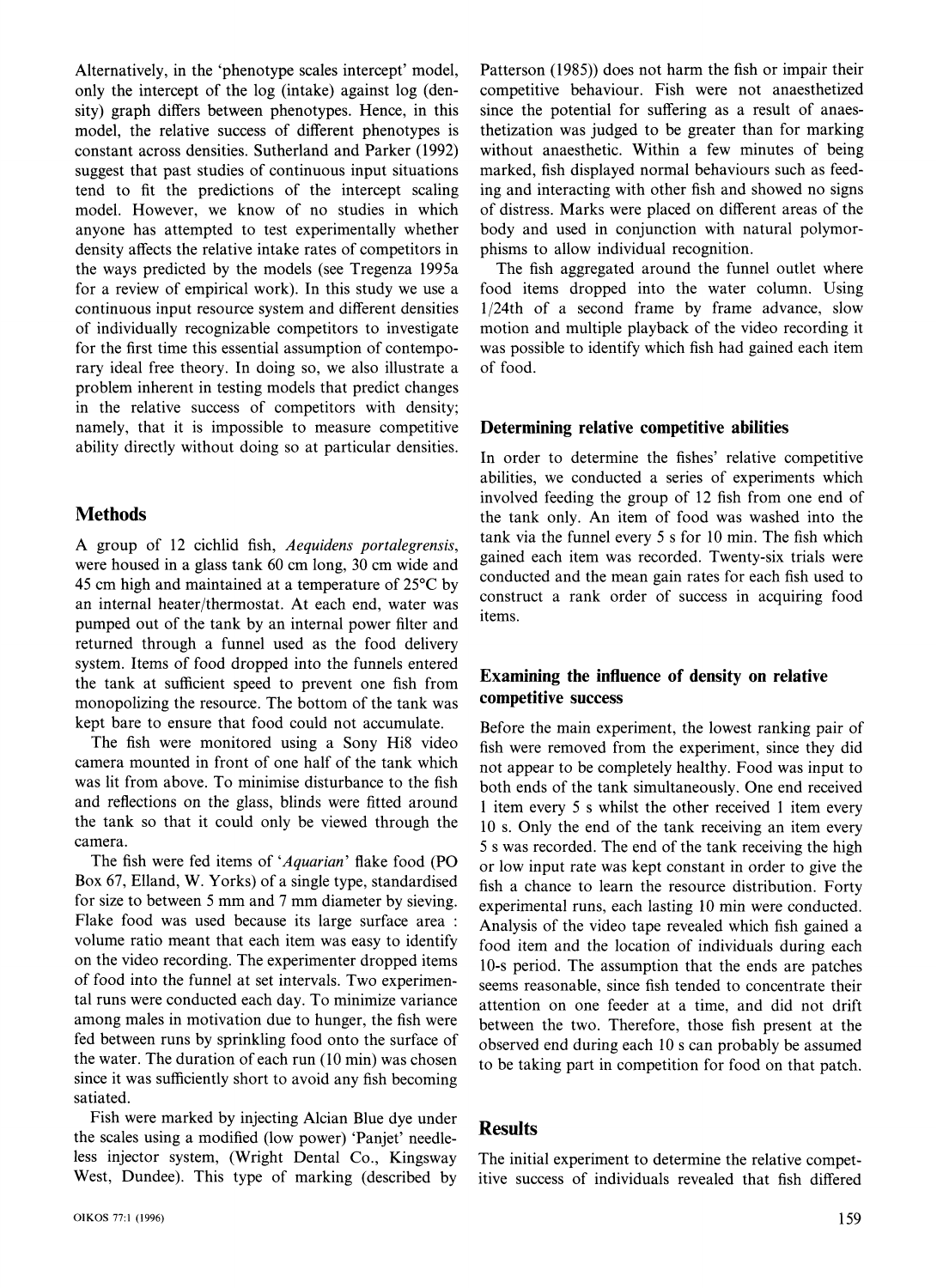**Table 1. Estimated slopes from separate logistic regressions of feeding success on competitor density for each individual illustrate the varying effect of density on food intake for individuals of differing competitive ability. Significant negative slopes, representing a decreased probability of gaining a food item at greater density, are restricted to the top half of the hierarchy, while poorer competitors were either unaffected by density or increased their feeding success at higher density (poorest competitor). A multivariate logistic model considers all 10 relationshipsimultaneously and confirms the significant interaction between density and relative competitive ability in determining feeding success (see Results). Results in bold type are those fish which showed a statistically significant change in their probability of gaining a food item with density, as determined from log-likelihood ratio (G) tests.** 

| Rank | $Mean + SE$<br>percentage<br>intake <sup>a</sup> | Slope of<br>regression | $n$ (feeding<br>opportunities) | G     | P         |
|------|--------------------------------------------------|------------------------|--------------------------------|-------|-----------|
|      | $16.5 + 0.7$                                     | $-0.379$               | 948                            | 110.8 | < 0.0001  |
|      | $16.2 + 1.3$                                     | $-0.003$               | 479                            | 1.26  | > 0.50    |
|      | $14.8 + 1.1$                                     | $-0.099$               | 856                            | 7.21  | < 0.01    |
| 4.5  | $11.6 + 1.1$                                     | $-0.211$               | 541                            | 7.83  | < 0.01    |
| 4.5  | $11.6 \pm 0.8$                                   | $-0.103$               | 771                            | 4.92  | ${<}0.05$ |
| 6    | $10.7 \pm 0.8$                                   | $-0.249$               | 23                             | 0.79  | > 0.25    |
|      | $8.5 + 0.6$                                      | $-0.014$               | 664                            | 0.07  | > 0.75    |
| 8    | $5.3 + 0.8$                                      | $-0.042$               | 740                            | 0.54  | > 0.25    |
| 9    | $3.5 \pm 0.6$                                    | $-0.067$               | 401                            | 0.43  | > 0.50    |
| 10   | $0.7 \pm 0.2$                                    | $+0.271$               | 689                            | 4.71  | < 0.05    |

**<sup>a</sup>Competitive ranks and percentage intakes determined from prior observations of all 10 fish feeding in one group.** 

**consistently in the proportion of food items they acquired when feeding in a group. For the 10 fish used in the subsequent variable density experiment, the mean percentage of food items taken by each fish over all 26 trials differed significantly among individuals (ANOVA on arcsine-transformed percentage intakes**   $F_{9,250} = 62.28$ , (factor df = 10 - 1 fish, residual df =  $(260 - 9 - 1)$  observations),  $p < 0.0001$ ), and were con**sequently used to ordinally rank individuals by relative competitive success (Table 1). For a majority of the 10 fish, relative competitive success, or rank, did not change across the 26 trials; the relative number of food items taken each by the most successful competitor and the five least successful competitors did not vary signifi**cantly across the 26 trials (heterogeneity  $\chi^2 = 86.83$ ,  $df = 6$  fish across 26 trials =  $(6 - 1) \times (2 - 1) = 125$ ,  $p > 0.5$ ). However, fish of relatively high competitive **ability, or those ranked 2-5 in the hierarchy of overall feeding success, varied substantially across trials in their**  success at acquiring food (heterogeneity  $\chi^2 = 266.46$ ,  $df = 4$  fish across 26 trials =  $(4 - 1) \times (26 - 1) = 75$ , p < **0.0001). Within this subset of good competitors, relative success fluctuated, making the allocation of overall ranks imprecise (Table 1).** 

**Because the fish in these experiments can go to one of two feeding stations, the density at a given station varies as the fish move around. This makes it possible to examine the feeding success of differently ranked fish at different densities. We believe pseudoreplication is not a significant problem for this experiment since each item of food entering the tank represents a discrete opportunity for competition to occur. Furthermore, fish frequently moved between ends of the tank so that consecutive measurements would rarely have been made on the same group of fish. For instance, when only three fish were present, they would not have been** 

**the same individuals in each case. Using a limited number of fish could be described as pseudoreplication, although the fact that group composition varied argues against this. Numerous past studies have used the same fish repeatedly, (e.g. van Duren and Glass 1992, Croy and Hughes 1991, Godin and Keenleyside 1984, Sutherland et al. 1988), and as in these studies, we are assuming that the behaviour of a particular group of fish is not atypical.** 

**An individual fish competing for food can either gain a whole food item or none at all. Because of these discrete outcomes, we used a logistic regression model to determine the effects of density and relative competitive ability on an individual's probability of gaining a food item. The mean percentage of food items gained by an individual across the 26 trials of the preceding experiment (Table 1) served as our measure of relative competitive ability since ordinal ranks did not reflect true differences in competitive ability with sufficient accuracy. Parameters in the logistic regression model have been estimated with a maximum likelihood procedure and tested for statistical significance with loglikelihood ratio (G) tests (Sokal and Rohlf 1995).** 

**The full logistic model including competitor density and relative competitive ability explained a significant portion of the uncertainty in individual feeding success**   $(n = 6123 \text{ per capita feeding opportunities, } R^2 = 0.10,$  $G = 728.81$ ,  $df = 1$ ,  $p < 0.0001$ ). Since more fish com**peted for food items at higher density, it is not surprising that the probability of gaining a food item generally**  decreased with density (model coefficient  $= -0.20$ ,  $G = 14.87$ ,  $df = 1$ ,  $p < 0.0001$ ). Similarly, individuals **previously shown to be better competitors for food items were more likely than competitors of relatively**  lower ability to gain a food item (model coeff.  $= -0.34$ ,  $G = 134.84$ ,  $df = 1$ ,  $p < 0.0001$ ). Of greater interest to us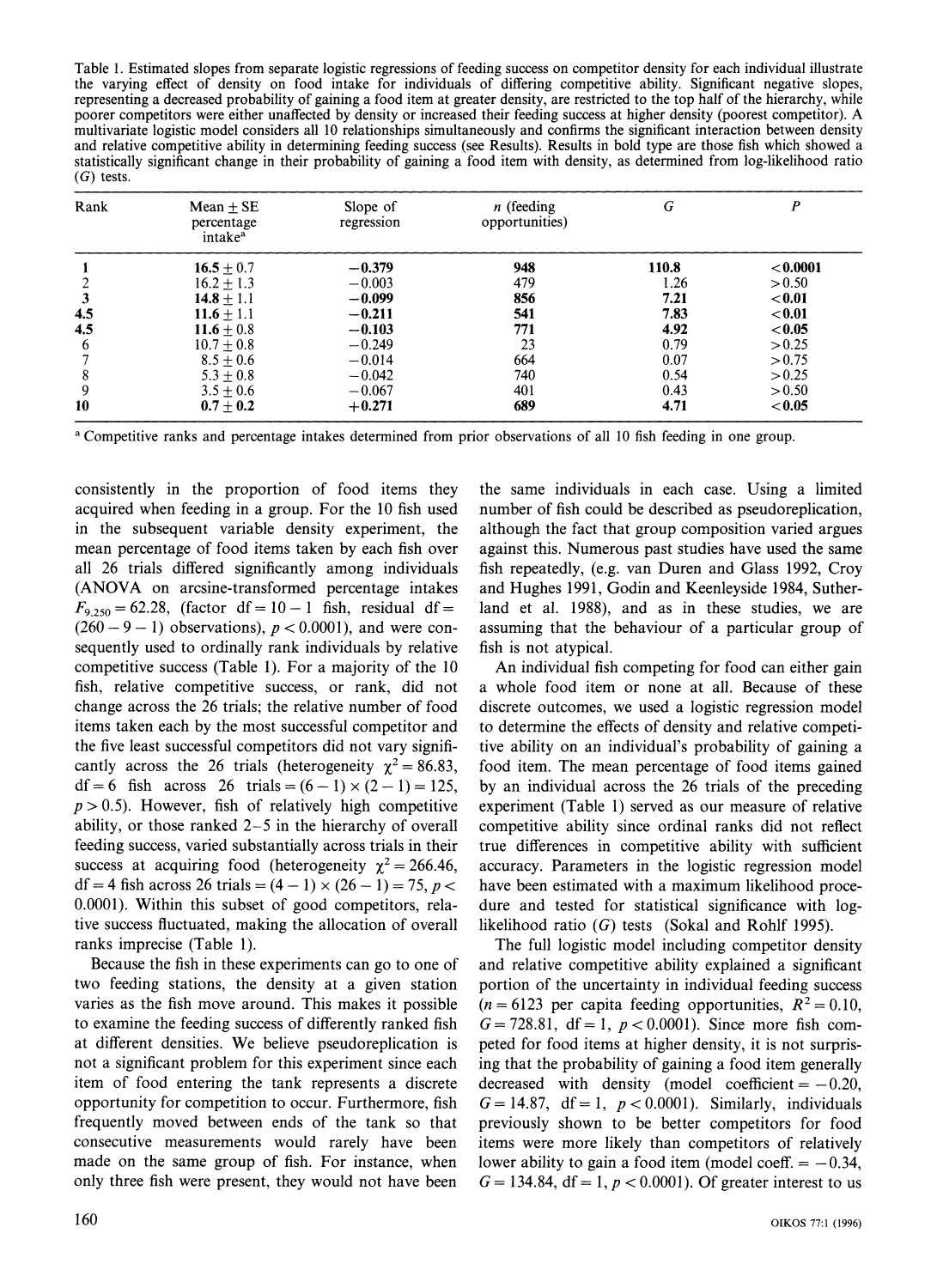**is the significant change in the influence of density on the probability of feeding success as competitors of different abilities were compared, i.e. the statistical interaction between density and relative competitive ability in their effects on gaining a food item (model**  coeff.  $= 0.03$ ,  $G = 54.73$ ,  $df = 1$ ,  $p < 0.0001$ ). As density **increased, the probability of gaining a food item decreased significantly for all but one of the top five competitors, and it decreased most strongly for the highest ranked competitor (Table 1). In contrast, changes in density had no detectable effect on lower ranking competitors, except for the worst competitor, which actually increased its probability of gaining a food item at higher density.** 

#### **Discussion**

**Current ideal free distribution theory considers two ways in which density may influence the relative success of individuals. Relative intake rates may be predicted to remain constant at different densities, so that regardless of patch, a forager which has twice the competitive weight of another will always gain twice as much food as that individual (Sutherland and Parker 1985, 1992, Korona 1989). Alternatively, better competitors are predicted to achieve relatively higher intake rates at higher densities (Sutherland and Parker 1992), so there is no constant relationship between the intakes of individuals. This is not a trivial difference since if better phenotypes do better at high density ('phenotype scales slope') they will go to high-value patches where there are more competitors, leaving poor patches containing poor competitors. This creates a 'truncated distribution' of competitor phenotypes (Parker and Sutherland 1986) in which patch quality is correlated with competitive ability. Any individual which switches to a better or poorer patch will decrease its intake. The only exception being individuals of a competitive weight intermediate between the mean for two patches adjacent in the rank order of patch types. Such 'boundary phenotypes' will be able to mix across two patches of different quality and achieve equal gains on each. In contrast, if density does not affect relative success, the intercept scaling model predicts a range of equilibria in which different combinations of competitor phenotypes may occur on the patches. The equilibrium depends on the starting conditions and there is no predictable relationship between phenotype and patch quality. Korona (1989) also assumes no change in competitive ability between patches. However, his 'local competition' model predicts that there will be a unique equilibrium at which each phenotype occurs in the same proportion in each habitat.** 

**Sutherland and Parker (1992) suggest that changes in relative intake with density may be more likely in**  **situations where intake is limited by search time as well as interference, whereas continuous input situations, where exploitation competition is dominant may tend to conform to the 'phenotype scales intercept' model.** 

**In this study we found that relative payoffs did vary with density. However, contrary to the assumptions of the 'phenotype scales slope' model, our results suggest that better competitors may be more adversely affected by increased density than poor competitors. The best fish showed the strongest change in intake with density, and the biggest decrease in intake. Conversely, the poorest competitor actually increased its probability of gaining a food item as density increased, despite the greater number of fish competing for each item. Those mid-ranked fish in which a significant effect of density could be detected showed an effect of density on intake between the two extremes. It is important to note that these conclusions are based upon our initial ranking of individuals, measured at the maximum density. It can be seen from the slopes in Table 1 that density changes can also lead to changes in the rank order of individuals. For instance, the most successful fish (ranked 1) at maximum density is less successful than the 2nd ranked fish at lowest density. This is a problem inherent to testing competition models using real measures of ability, rather than surrogates such as size which may or may not give an indication of ability. Nevertheless, it is apparent that despite the arbitrary nature of creating a rank order of competitors at a particular density, in our study, although relative intakes change with density, the overall ranks change very little. Therefore, relative competitive success is still meaningful and consistent regardless of density, whereas probability of getting a food item is affected by both relative ability and density, but not in the way assumed by the model. It is possible that the reason for the lack of fit to the assumptions of the model is that the mechanism of competition changes as the density changes. At low densities better competitors may be able to harass other fish, whereas, as density increases, competition may switch from this 'contest' type to a simple scramble for resources. When there are very few fish, the best competitor may be able to partially monopolise the food input site, preventing the poorest competitors from feeding. At higher densities, competitor pressure prevents monopolization and the poorest competitors may be more able to get near to the input point. We were unable to quantify any such effect in this study, and previous work (Tregenza 1995b) using a simple measure of agonistic behaviour, namely the number of attacks fish make on each other did not reveal any variation with density. However, further work in this area would be valuable.** 

**This study indicates that density may have even more potential effects on relative intake of unequal competitors than those already suggested by theorists. IFD models which assume constant relative payoffs such as**